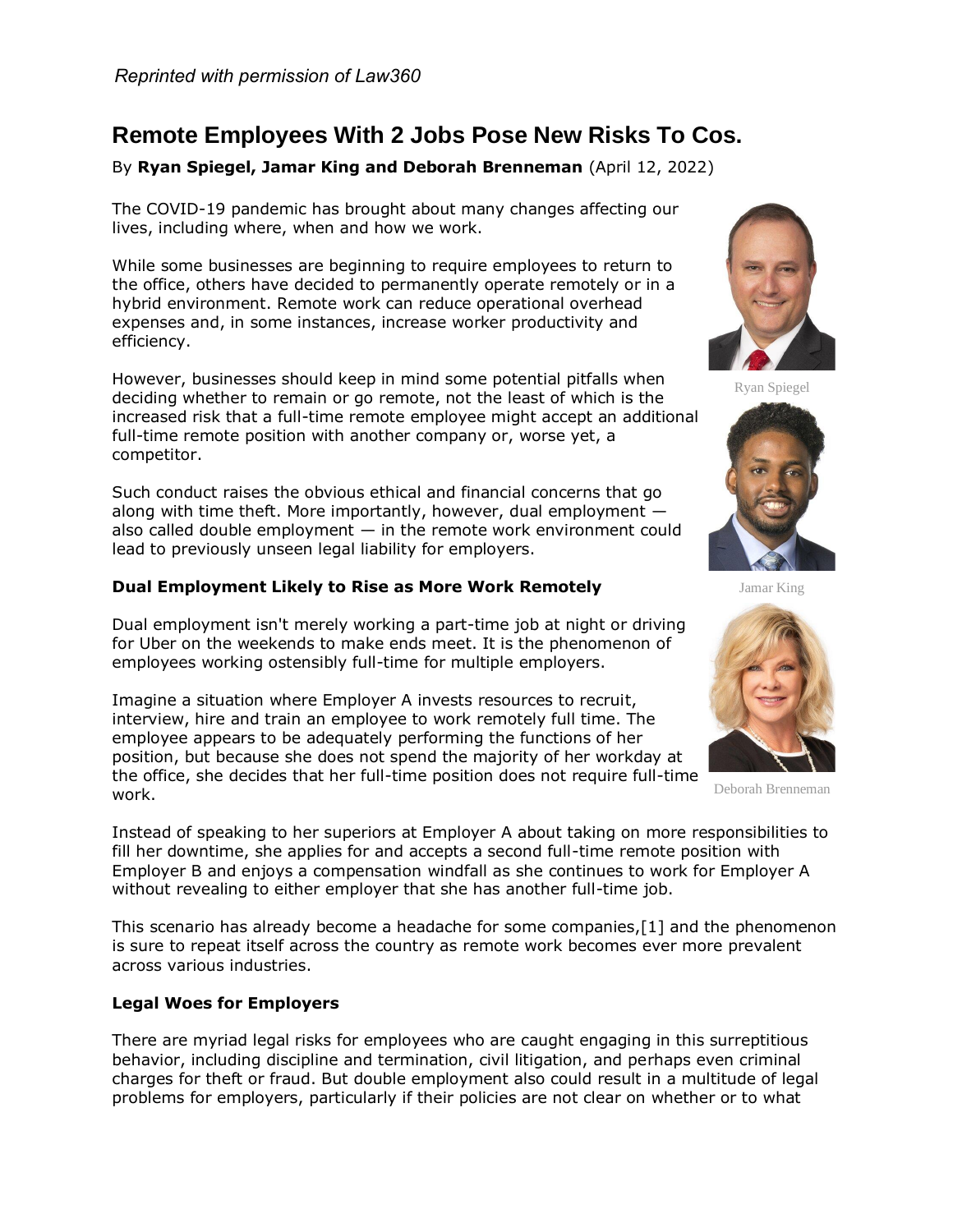extent employees are permitted to take on other jobs.

For instance, trade secret law issues may arise if an employee has access to his employers' confidential information. For information to qualify for trade secret protection, a business generally must show that it took reasonable measures to keep the information confidential. What constitutes reasonable measures varies by jurisdiction and is usually decided on a case-by-case basis, but the new hybrid work environment has created new parameters.

If the remote employee sits at a kitchen table doing work with a partner or roommate, that third person may gain access to the employer's trade secret information. If the employee uses a personal device to work for both Employer A and Employer B, one employer's trade secret information could become intermingled with the other employer's information, even if the employee did not act intentionally.

On the flip side, a trade secret misappropriation claim could be asserted against an employer if an employee takes information from a different employer and shares or uses it in a manner that provides an unfair competitive advantage. Under most trade secret statutes, actual damages and varying levels of exemplary damages are available and the second employer could be held liable.

It is important that employers update their policies regarding handling trade secret and confidential information to address precautions employees must take in their remote work space.

We are also likely to see an uptick in claims between employers for tortious interference with contracts or business relations, which generally requires proof that a defendant knowingly interfered with a contractual relationship and caused harm.

Thus, in our hypothetical, Employer B could be liable for damages if it knew or should have known of the employee's relationship with Employer A. An employer also risks liability to a customer if its employee's dual employment harms the customer or breaches a term of the employer's agreement with its customer, particularly if the employer is handling customers' sensitive information.

Therefore, it is critical to recognize an employer's responsibility to minimize these risks by acting to prevent inappropriate double employment and properly reacting when double employment is suspected.

### **Government Contractors Face Unique Risks**

Dual employment is perhaps most consequential for companies that do business with the government. They are often required to certify and represent to the government that, when they bill an agency for work performed by their employees, their employees are actually spending the stated amount of time or giving the stated effort working for that agency's project or program.

Mischarging time under a government contract may amount to more than merely a breach of contract; in some cases, it constitutes fraud and is actionable under the federal False Claims Act,[2] which imposes steep liability on contractors that submit false claims for payment to the government. Neither actual knowledge nor specific intent to defraud is necessary to prove an FCA violation.

Thus, if an employee who is secretly working two jobs improperly records his time and the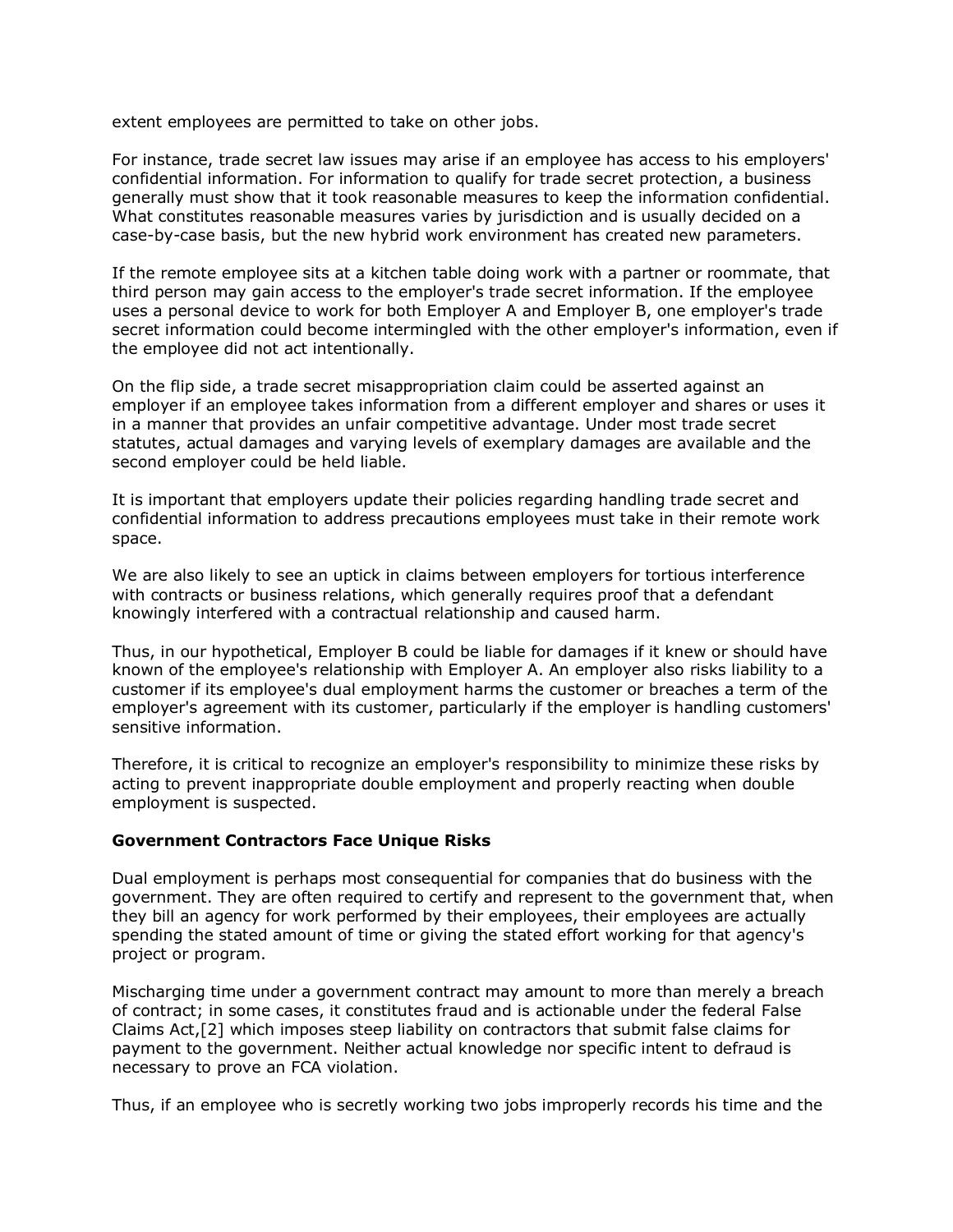employer submits the inaccurate information to the government, it could result in an FCA enforcement action.

And FCA liability could even extend beyond the employee's immediate employer. For example, under certain circumstances in multitiered contracts, a prime contractor or firsttier subcontractor could be liable for a lower-tier subcontractor's false claim. FCA civil penalties range from \$11,803 to \$\$23,607 per violation, plus up to three times the actual damages incurred by the government as a result of the false claim.

An employee working for two competing government contractors also raises very real concerns about unfair business advantages or access to sensitive information if the contractors are competing for a government procurement that must follow strict competitive bidding rules, which often require confidentiality regarding bidders' pricing and technical proposals. These issues could taint an entire procurement and give rise to costly protests.

In a worst-case scenario, suspension and permanent debarment could be on the table for government contractors that knowingly or unknowingly permit remote workers to maintain dual employment.

### **Prevention Is Key to Minimizing Legal Exposure**

An employer has relatively limited options for avoiding the legal pitfalls of double employment once it has already commenced. Disciplinary action, including terminating the employee, is the most obvious, but that alone will not prevent an employer from facing legal liability.

Employers might be able to assert claims for breach of employment agreements or certain fiduciary duties, including the duties of loyalty and confidentiality, or even third-party crossclaims against employees whose misconduct results in the employer's liability, but collecting judgments against individuals is never guaranteed.

And discovering a current employee's dual employment opens an entirely separate can of worms for a government contractor.

For example, Federal Acquisition Regulation, Section 52.203-13[3] requires government contractors to timely disclose the discovery of credible evidence of criminal conduct, including FCA violations. After such a disclosure to the relevant government agency, its office of inspector general may launch a costly investigation, which could lead to the very same FCA claim the business was trying to avoid through disclosure.

Therefore, prevention is key. Employers should carefully and thoroughly vet remote work candidates before making a hiring decision. The employer and candidate should discuss potential issues related to other employment during the interview process, including any employer policies or restrictions.

Employers transitioning to remote work should strongly consider updating their handbooks, policies and employment agreements to clarify that remote employees are expected to dedicate full-time effort to a full-time position and, if necessary, to explicitly prohibit other outside employment unless a specific request is made and approved.

Noncompetition agreements should be reviewed or added to expressly contemplate the possibility of dual employment. It is especially critical that government contractors institute compliance and audit programs that closely monitor how remote employees spend and